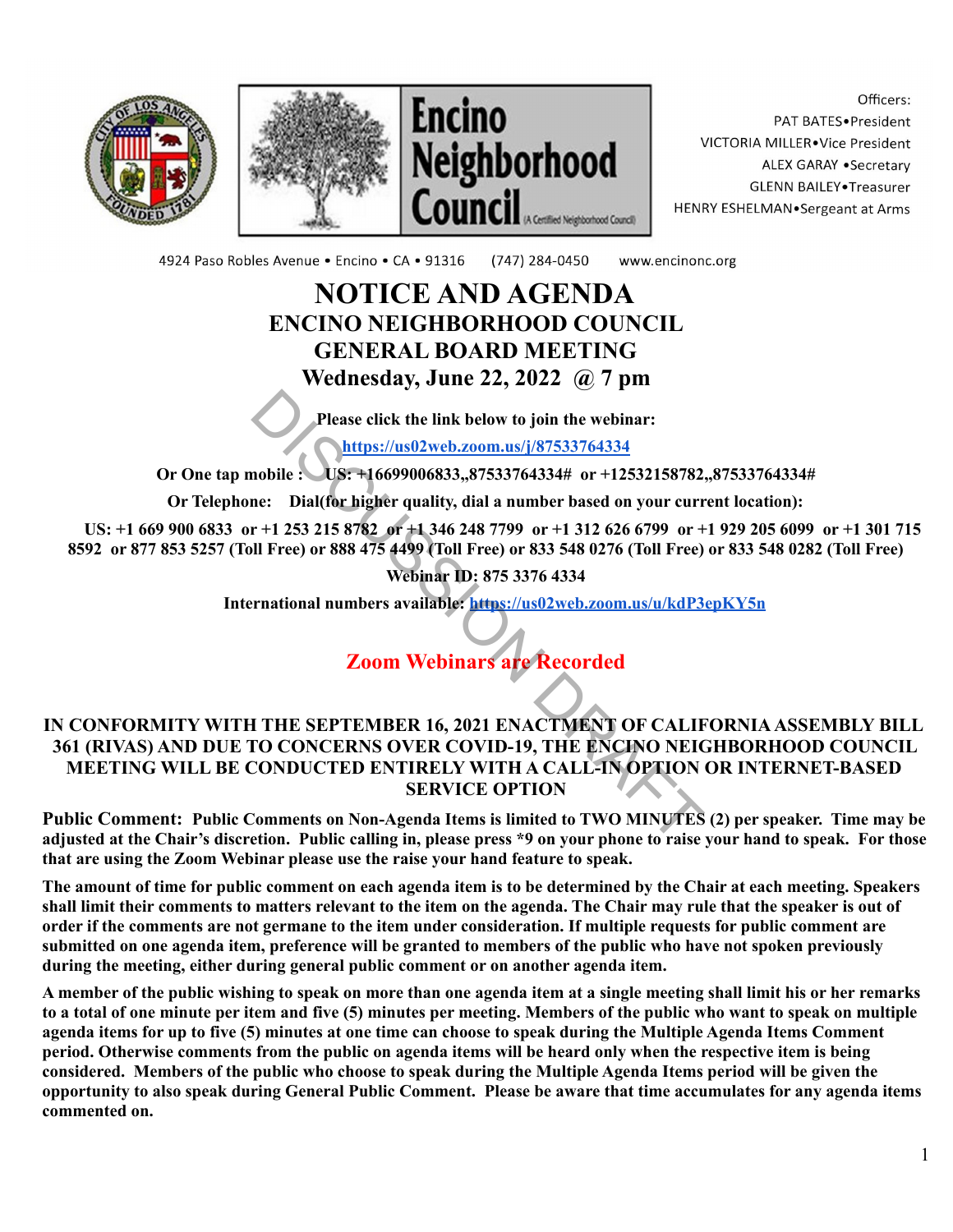**Comments from the public on matters not appearing on the agenda that are within the Board's jurisdiction will be heard during the General Public Comment period. No individual speaker will be allowed more than two (2) minutes during General Public Comment, unless the presiding officer of the Board decides differently.**

**AB 361 Updates: Public comment cannot be required to be submitted in advance of the meeting, only real-time public comment is required. If there are any broadcasting interruptions that prevent the public from observing or hearing the meeting, the meeting must be recessed or adjourned. If members of the public are unable to provide public comment or be heard due to issues within the Neighborhood Council's control, the meeting must be recessed or adjourned.**

| Encino Neighbornood Council Board Members |                        |                         |                    |                |  |  |  |
|-------------------------------------------|------------------------|-------------------------|--------------------|----------------|--|--|--|
| Lee Blumenfeld                            | Vacant                 | Alex Ventura            | Jess Whitehill     | Michael Silva  |  |  |  |
| Area 1 Rep                                | Area 2 Rep             | Area 3 Rep              | Area 4 Rep         | Area 5 Rep     |  |  |  |
| Laurie Kelson                             | Jim Esterle            | <b>Heather Michaels</b> | Henry Eshelman     | Alex Garay     |  |  |  |
| Area 6 Rep                                | Area 7 Rep             | At-Large Rep            | At-Large Rep       | Apt/Condo Rep  |  |  |  |
| Victoria Miller                           | <b>Andrew Zucker</b>   | Jennifer Goldstein      | David Krygier      | Vacant         |  |  |  |
| Business Rep                              | <b>Business Rep</b>    | <b>Education Rep</b>    | Encino Chamber Rep | EPOA Rep       |  |  |  |
| Eliot Cohen                               | <b>Glenn Bailey</b>    | Darin Spillman          | Samuel Apikyan     | Anni Keusseyan |  |  |  |
| <b>HOME</b> Rep                           | Park/Advocate          | PLU Rep                 | Public Safety Rep  | Religious Rep  |  |  |  |
|                                           | <b>Environment</b> Rep |                         |                    |                |  |  |  |
| Patricia Bates                            | Brooke Resnik          |                         |                    |                |  |  |  |
| Volunteer Rep                             | Youth Rep              |                         |                    |                |  |  |  |
|                                           |                        |                         |                    |                |  |  |  |

#### **Encino Neighborhood Council Board Members**

#### **Encino Neighborhood Council Alternates**

| Area o Rep                                    | $Area \vee$ $Rep$         | At-Large Rep           | At-Large Rep           | Apricondo Rep     |  |  |  |
|-----------------------------------------------|---------------------------|------------------------|------------------------|-------------------|--|--|--|
| Victoria Miller                               | <b>Andrew Zucker</b>      | Jennifer Goldstein     | David Krygier          | Vacant            |  |  |  |
| Business Rep                                  | <b>Business Rep</b>       | <b>Education Rep</b>   | Encino Chamber Rep     | EPOA Rep          |  |  |  |
| Eliot Cohen                                   | <b>Glenn Bailey</b>       | Darin Spillman         | Samuel Apikyan         | Anni Keusseyan    |  |  |  |
| <b>HOME</b> Rep                               | Park/Advocate             | PLU Rep                | Public Safety Rep      | Religious Rep     |  |  |  |
|                                               | <b>Environment</b> Rep    |                        |                        |                   |  |  |  |
| Patricia Bates                                | <b>Brooke Resnik</b>      |                        |                        |                   |  |  |  |
| Volunteer Rep                                 | Youth Rep                 |                        |                        |                   |  |  |  |
|                                               |                           |                        |                        |                   |  |  |  |
|                                               |                           |                        |                        |                   |  |  |  |
| <b>Encino Neighborhood Council Alternates</b> |                           |                        |                        |                   |  |  |  |
| Dana Frances Caruso                           | Vacant                    | <b>Vacant</b>          | Robert Wenger          | Jonathan Gabriel  |  |  |  |
| Area 1 Rep Alt                                | Area 2 Rep Alt            | Area 3 Rep Alt         | Area 4 Rep Alt         | Area 5 Rep Alt    |  |  |  |
| Vacant                                        | Lenny Beckerman           | Lissa Morrow Christian | Daniel Glaser          | Vacant            |  |  |  |
| Area 6 Rep Alt                                | Area 7 ReQp Alt           | At-Large Rep Alt 1     | At-Large Rep Alt 2     | Apt/Condo Rep Alt |  |  |  |
| Vacant                                        | Vacant                    | Vacant                 | Vacant                 | Daniel Freedman   |  |  |  |
| Business Rep Alt 1                            | <b>Business Rep Alt 2</b> | Education Rep Alt      | Encino Chamber Rep Alt | EPOA Rep Alt      |  |  |  |
| Daniel Kashani                                | Maury Geller              | Melody Korehe          | <b>Vacant</b>          | Vacant            |  |  |  |
| <b>HOME</b> Rep Alt                           | Park/Advocate             | PLU Rep Alt            | Public Safety Rep Alt  | Religious Rep Alt |  |  |  |
|                                               | Environment Rep Alt       |                        |                        |                   |  |  |  |
| Vacant                                        |                           |                        |                        |                   |  |  |  |
| Volunteer Rep Alt                             |                           |                        |                        |                   |  |  |  |
|                                               |                           |                        |                        |                   |  |  |  |

- **1. Call to Order. Start recording. Roll call. determination of quorum.**
- **2. Reports from Public Officials/Departments/Community Agencies. LAPD, Senior Lead Officer Walia, 34024@lapd.online (818) 374-7634 Councilmember Nithya Raman: Kevin Sanchez-Morales [Kevin.Sanchez-Morales@lacity.org](mailto:Kevin.Sanchez-Morales@lacity.org) 213-473-7004 Mayor Garcetti - W. Valley Area Rep. Erin Seinfeld [erin.seinfeld@lacity.org](mailto:erin.seinfeld@lacity.org)**

**(213)422-0815**

**Assemblymember Jesse Gabriel: Sarah Martin ([Sarah.Martin@asm.ca.gov](mailto:Sarah.Martin@asm.ca.gov))(818) 346-4521 LA County Supervisor Kuehl: Blake Clayton, BClayton@bos.lacounty.gov (818) 880-9416 West Valley Neighborhood Prosecutor: Michael Liu, [Michael.liu@lacity.org](mailto:Michael.liu@lacity.org)**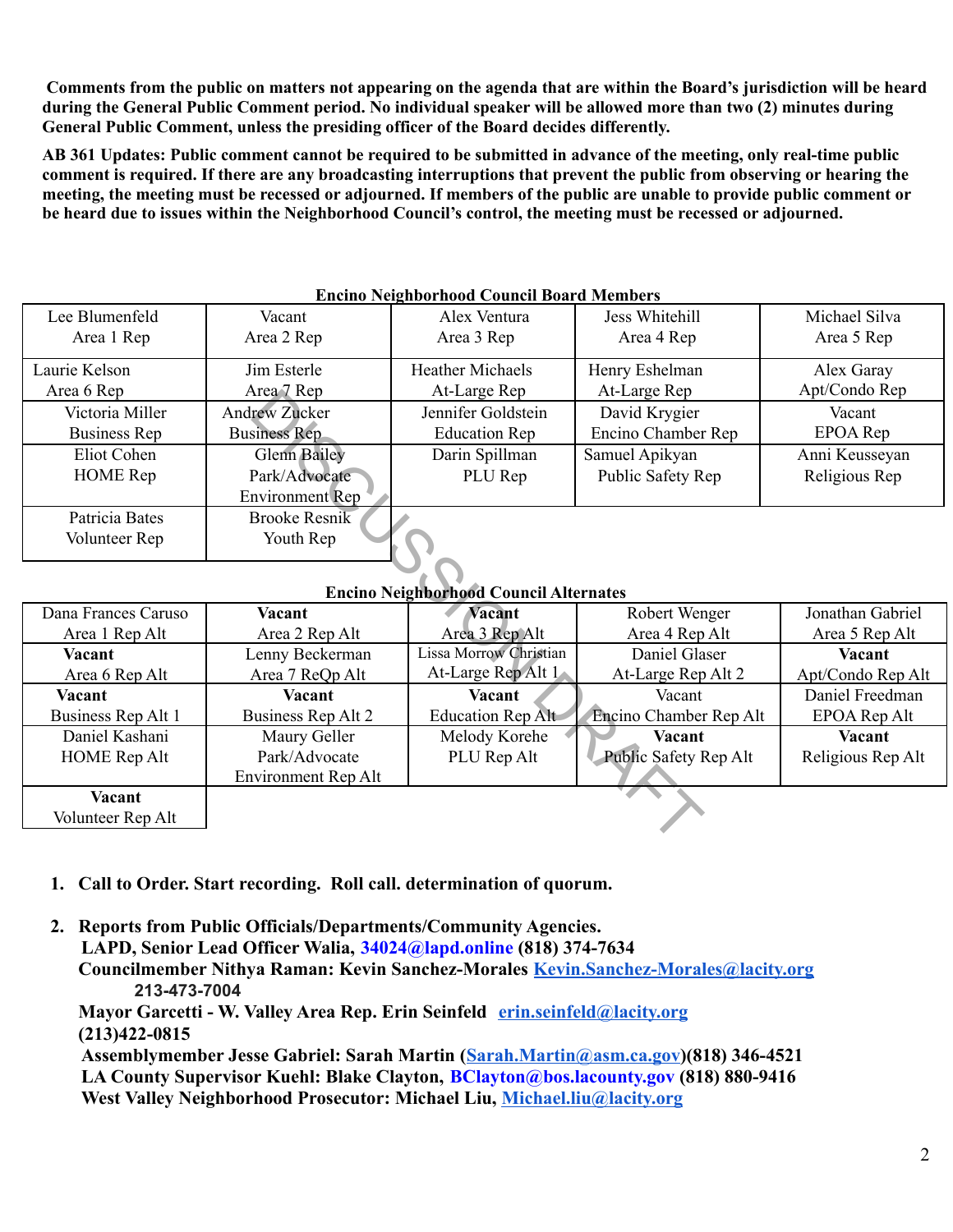#### **Los Angeles City Planning Department of Neighborhood Empowerment: Dina Andrews [Dina.Andrews@lacity.org](mailto:Dina.Andrews@lacity.org) Budget Advocates: Glenn Bailey**

- 3. **General Public Comment on Non-Agenda Items –** Public comments on non-agenda items within the ENC's subject matter jurisdiction is limited to TWO MINUTES (2) per speaker. Time may be adjusted at the Chair's discretion. Public calling in, please press \*9 on your phone to raise your hand to speak. For those who are using the Zoom application, please use the Raise Hand feature to speak.
- 4. **Open Board positions in the Encino Neighborhood Council.** Open Positions Include: Area 2 Rep (1), Area 2 Alt (1), Area 3 Alt (1), Area 6 Alt (1), Apartment/Condo Alt (1), Business Rep Alt (2), Education Alt (1), Public Safety Rep Alt (1), Religious Alt (1), Volunteer Alt (1), Appointed position Encino Chamber of Commerce Alt (1). Encino Property Owners Association Alt. (1).
- 5. **Seating of Alternates:** The chair will appoint eligible Alternates with affirmation of the board. Discussion and Possible Action. Per the ENC Bylaws (Article V, Section 1D.1): "If at any Board meeting, a Representative who is absent either (a) has no designated Alternate or (b) has an Alternate who is also absent, then the president or presiding officer may, with the approval of a majority of the members entitled to vote at the meeting, designate an existing Alternate for any other Representative to serve and vote during the meeting in place of the absent Representative. In such an instance, the seat of any absent Representative temporarily becomes an At-Large Seat. The appointed Alternate must be in good standing with all required training to be eligible."<br>
Officer's Reports: The chair will appoint eligible Alternates with affirmation c<br>
de ENC Bylaws (Article V, Section 1D.1): "If at any Board m<br>
no designated Alternate or (b) has an Alternate who is also al<br>
with the approval of a majority o

#### 6. **Officer's Reports:**

- A. President's Report
- B. Vice-President's Report
- C. Treasurer's Report
	- 1. Motion to approve the May 2022 Monthly Expense Report
	- 2. Motion to approve the 2022-2023 Budget for inclusion in the Administrative packet
- D. Secretary's Report: Approval of minutes of May 25, 2022 Meeting and [May 25, 2022 Special Board](https://www.encinonc.org/assets/documents/8/meeting629d78a147782.pdf) [Meeting](https://www.encinonc.org/assets/documents/8/meeting629d78a147782.pdf)
- E. Sergeant-at-Arms Report
- 7. Action Item: Selection of the Executive Committee:
	- A. Election of the new Executive Committee, Nominations
		- 1. Nominations for President
		- 2. Nominations for Vice President
		- 3. Nominations for Secretary
		- 4. Nominations for Treasurer
		- 5. Nominations for Sergeant at Arms
	- B. Selection of Encino Neighborhood Council President
		- 1. Candidate Speeches (2 minutes each)
		- 2. Public Comment (1 minutes per speaker, 5 minutes maximum for this item)
		- 3. Board Discussion (Discussion and Questions from Board Members, all candidates will have the opportunity to answer each of the questions even if not addressed to them  $-3$  minutes maximum for this item)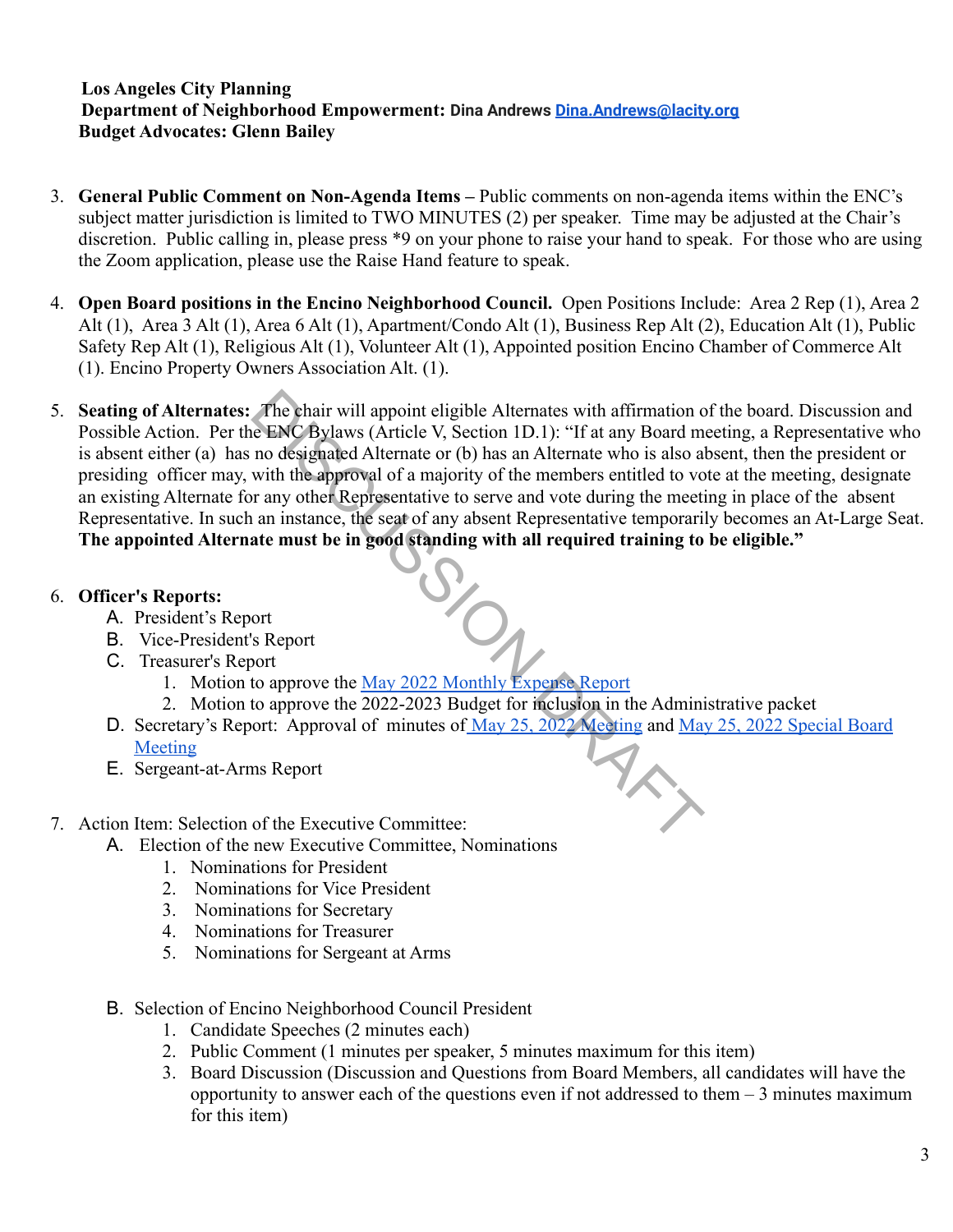- 4. Roll Call vote
- C. Selection of Encino Neighborhood Council Vice President
	- 1. Candidate Speeches (2 minutes each)
	- 2. Public Comment (1 minutes per speaker, 5 minutes maximum for this item)
	- 3. Board Discussion (Discussion and Questions from Board Members, all candidates will have the opportunity to answer each of the questions even if not addressed to them– 3 minutes maximum for this item)
	- 4. Roll Call vote
- D. Selection of Encino Neighborhood Council Secretary
	- 1. Candidate Speeches (2 minutes each)
	- 2. Public Comment (1 minutes per speaker, 5 minutes maximum for this item)
	- 3. Board Discussion (Discussion and Questions from Board Members, all candidates will have the opportunity to answer each of the questions even if not addressed to them – 5 minutes maximum for this item)
	- 4. Roll Call vote
- E. Selection of Encino Neighborhood Council Treasurer
	- 1. Candidate Speeches (2 minutes each)
	- 2. Public Comment (1 minutes per speaker, 5 minutes maximum for this item)
	- 3. Board Discussion (Discussion and Questions from Board Members, all candidates will have the opportunity to answer each of the questions even if not addressed to them– 5 minutes maximum for this item)  $M_{\odot}$
	- 4. Roll Call vote

#### 8. Action Item:

- A. Selection of Financial Officers
	- 1. Selection of the 2nd signer
	- 2. Selection of the alternate signer
	- 3. Selection of the 1st Bank Cardholder
	- 4. Selection of the 2nd Bank Cardholder
- 9. **Discussion and possible action:: New Business (Funding)** Motion to approve of the 2021-2022 Administrative Packet
- **10. Discussion and possible action, New business non-funding:**
	- **A. Planning & Land Use Committee**
		- **1.**
		- **B. Executive Committee**
			- **1.**

.

**11. Board Member comment on non-agenda items.**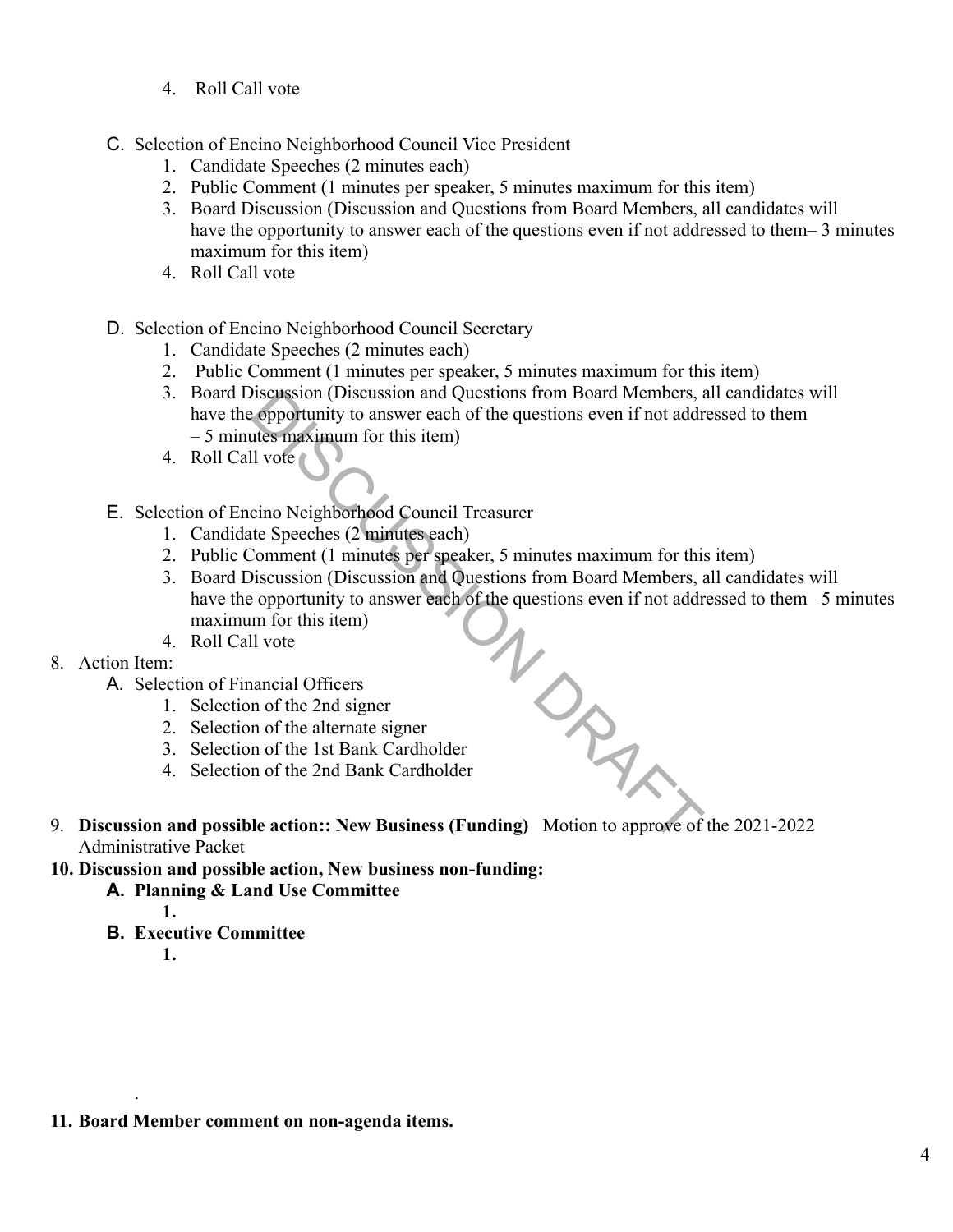#### **12. Adjournment**

#### **Next meeting: Wednesday, June 22, 2022**

**Announcement:** On April 20, 2022, the Ethics Commission voted unanimously to recommend updates to the Municipal Lobbying Ordinance (MLO). The updates involve key definitions, registration and reporting requirements, exemptions, gifts, enforcement, and technical adjustments. This is now in [CF 22-0560.](https://cityclerk.lacity.org/lacityclerkconnect/index.cfm?fa=ccfi.viewrecord&cfnumber=22-0560) The ENC will be re-filing its Community Impact Statement to this Council File.

#### **Save the Date:**

**FOLAR LA River Watershed Cleanup:** the ENC is a sponsor of the June 25 South Reserve cleanup. Register to participate [here.](https://folar.org/cleanup/)

**Station 83 Open House Sunday, June 26, 2022**: Meet our Encino firefighters at an afternoon picnic for the official opening of the pollinator gardens which the ENC has funded in part.

#### **Please see the Encino NC website for announcements of other events**

The Encino Neighborhood Council (ENC), is a Certified Neighborhood Council of the City of Los Angeles which ADVISES City, other Governmental Officials' and the Community on issues or concerns that are affecting the community of ENCINO. The ENC is made up of volunteers who are ELECTED by the community who live, work or otherwise are involved in the community of ENCINO. The ENC also makes appropriations of City Funds for Community Projects and needs as requested and approved by various committees and the general board.

**PUBLIC INPUT AT NEIGHBORHOOD COUNCIL MEETINGS** – Comments from the public on agenda items will be heard only when the respective item is being considered. Comments from the public on other matters not appearing on the agenda that are within the Board's subject matter jurisdiction will be heard during the General Public Comment period. Please note that under the Brown Act, the Board is prevented from acting on a matter that you bring to its attention during the General Public Comment period; however, the issue raised by a member of the public may become the subject of a future Board meeting. Public comment is limited to one (1) minute per speaker per item, unless adjusted by the presiding officer of the Board or Committee. Consent items which have been unanimously approved by a public committee meeting are exempted unless pulled from the consent section by a Board member. **Index, June 26, 2022:** Meet our Encino firefighters at an after<br>
rdens which the ENC has funded in part.<br>
website for announcements of other events<br>
il (ENC), is a Certified Neighborhood Council of the City of Los Angeles

**PUBLIC POSTING OF AGENDAS** - ENC agendas are posted for public review as follows: Glass display case outside the Encino Chamber of Commerce office at 4933 Balboa Blvd, Encino, Encino-Tarzana Branch Library, and Encino Community Center auditorium at 4935 Balboa Blvd, Encino, 91316, and digitally at www.encinone.org You can also receive our agendas via email by subscribing to L.A. City's Early Notification System at

<https://www.lacity.org/government/subscribe-agendasnotifications/subscribe-other-meetings-agendas-and-documents>

**THE AMERICAN WITH DISABILITIES ACT** – As a covered entity under Title II of the Americans with Disabilities Act, the City of Los Angeles does not discriminate on the basis of disability and upon request will provide reasonable accommodation to ensure equal access to its programs, services, and activities. Sign language interpreters, assisted listening devices, or other auxiliary aids and/or services may be provided upon request. To ensure availability of services, please make your request at least 3 business days (72 hours) prior to the meeting by contacting the Department of Neighborhood Empowerment by calling (213) 978-1551 or email: [NCsupport@lacity.org](mailto:NCsupport@lacity.org)

**PUBLIC ACCESS OF RECORDS** – In compliance with Government Code section 54957.5, non-exempt writings that are distributed to a majority or all of the board in advance of a meeting may be viewed at our website: [www.encinonc.org](http://www.encinonc.org) or at the scheduled meeting. In addition, if you would like a copy of any record related to an item on the agenda, please contact Pat Bates, Board President, at (747) 282-0450 or email via  $president@encinonc.org$ .

**RECONSIDERATION AND GRIEVANCE PROCESS** – For information on the ENC's process for board action reconsideration, stakeholder grievance policy, or any other procedural matters related to this Council, please consult the ENC Bylaws. The Bylaws are